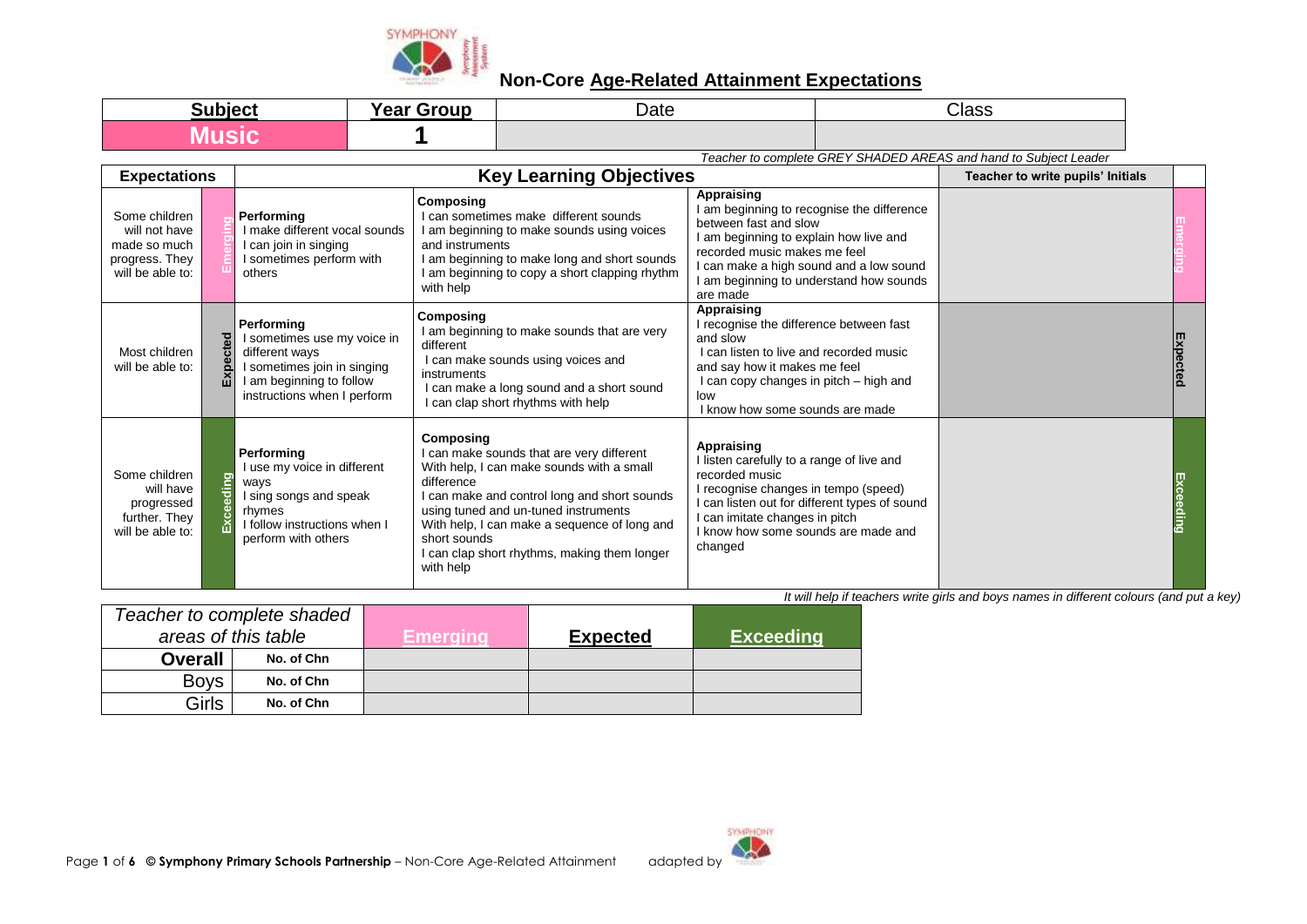

| Subjec | $\blacksquare$<br><b>Year Group</b> | $\Delta$ ate | Class |
|--------|-------------------------------------|--------------|-------|
|        |                                     |              |       |

*Teacher to complete GREY SHADED AREAS and hand to Subject Leader*

| <b>Expectations</b>                                                                  |           |                                                                                                                                                                                    | <b>Key Learning Objectives</b>                                                                                                                                                                                                                                                                                                            |                                                                                                                                                                                                                                                    | Teacher to write pupils' Initials |           |
|--------------------------------------------------------------------------------------|-----------|------------------------------------------------------------------------------------------------------------------------------------------------------------------------------------|-------------------------------------------------------------------------------------------------------------------------------------------------------------------------------------------------------------------------------------------------------------------------------------------------------------------------------------------|----------------------------------------------------------------------------------------------------------------------------------------------------------------------------------------------------------------------------------------------------|-----------------------------------|-----------|
| Some children<br>will not have<br>made so much<br>progress. They<br>will be able to: |           | Performing<br>I sometimes use my voice in<br>different ways<br>I sometimes join in singing<br>I am beginning to follow<br>instructions when I perform                              | Composing<br>I am beginning to make sounds that are<br>very different<br>I can make sounds using voices and<br>instruments<br>I can make a long sound and a short<br>sound<br>I can clap short rhythms with help                                                                                                                          | <b>Appraising</b><br>I recognise the difference between fast<br>and slow<br>I can listen to live and recorded music<br>and say how it makes me feel<br>I can copy changes in pitch - high and<br>low<br>I know how some sounds are made            |                                   |           |
| Most children<br>will be able to:                                                    | cted<br>囚 | Performing<br>I use my voice in different ways<br>I sing songs and speak rhymes<br>I follow instructions when I<br>perform with others                                             | Composing<br>I can make sounds that are very different<br>With help, I can make sounds with a small<br>difference<br>I can make and control long and short<br>sounds using tuned and un-tuned<br>instruments<br>With help, I can make a sequence of long<br>and short sounds<br>I can clap short rhythms, making them<br>longer with help | Appraising<br>I listen carefully to a range of live and<br>recorded music<br>I recognise changes in tempo (speed)<br>can listen out for different types of sound<br>can imitate changes in pitch<br>I know how some sounds are made and<br>changed |                                   | Expected  |
| Some children<br>will have<br>progressed<br>further. They<br>will be able to:        | eeding    | Performing<br>I use my voice well in lots of<br>ways<br>I can perform on my own and<br>with others<br>I make and control long and<br>short sounds, using voices and<br>instruments | <b>Composing</b><br>I can choose and order sounds for effect<br>I can play a variety of sounds on musical<br>instruments creating short melodic<br>patterns<br>I can play with a partner to create<br>sequences and short rhythmic phrases<br>I use changes in pitch to express an idea                                                   | Appraising<br>I listen carefully to a wide and varied<br>range of live and recorded music<br>I can identify pulse<br>recognise changes in timbre, pitch and<br>dynamics<br>I listen carefully and recall short rhythmic<br>and melodic patterns    |                                   | Exceeding |

| Teacher to complete shaded |            |           |                 |                  |
|----------------------------|------------|-----------|-----------------|------------------|
| areas of this table        |            | Emeraına. | <b>Expected</b> | <b>Exceeding</b> |
| <b>Overall</b>             | No. of Chn |           |                 |                  |
| <b>Boys</b>                | No. of Chn |           |                 |                  |
| Girls                      | No. of Chn |           |                 |                  |

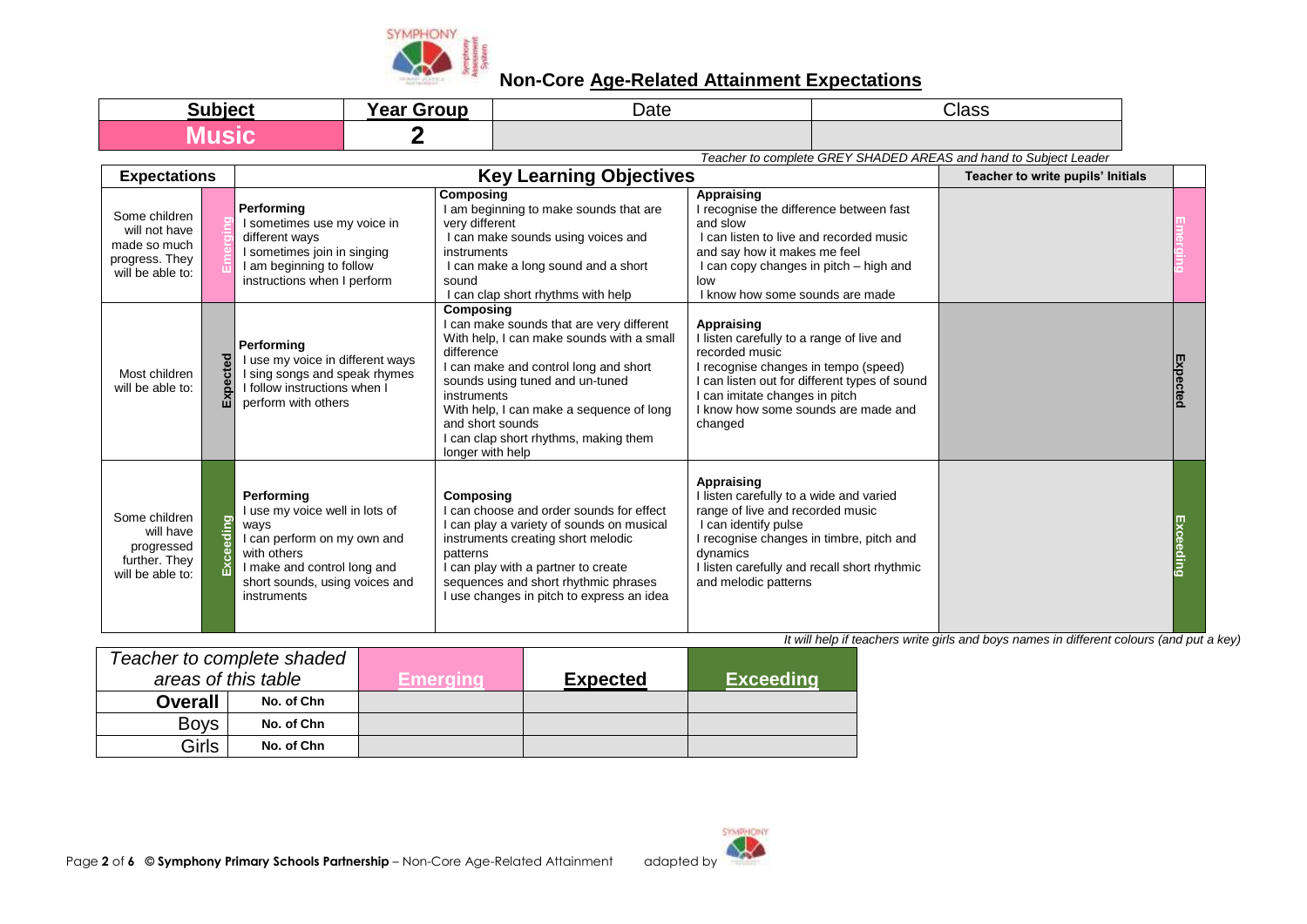

| Subject | <b>Year Group</b><br>caı | Date | Class |
|---------|--------------------------|------|-------|
|         |                          |      |       |

*Teacher to complete GREY SHADED AREAS and hand to Subject Leader*

| <b>Expectations</b>                                                                           |      |                                                                                                                                                                                                                                                                                                                    | <b>Key Learning Objectives</b>                                                                                                                                                                                                                                                                                                                                                |                                                                                                                                                                                                                  | Teacher to write pupils' Initials |                 |
|-----------------------------------------------------------------------------------------------|------|--------------------------------------------------------------------------------------------------------------------------------------------------------------------------------------------------------------------------------------------------------------------------------------------------------------------|-------------------------------------------------------------------------------------------------------------------------------------------------------------------------------------------------------------------------------------------------------------------------------------------------------------------------------------------------------------------------------|------------------------------------------------------------------------------------------------------------------------------------------------------------------------------------------------------------------|-----------------------------------|-----------------|
| Some<br>children will<br>not have<br>made so<br>much<br>progress.<br>They will be<br>able to: |      | Performing<br>I am beginning to sing in tune.<br>With help I can maintain a simple part in a<br>group.<br>can remember sounds and songs.<br>I can perform with some control.<br>I am becoming aware of what others are<br>playing.                                                                                 | Composing<br>I am beginning to sing simple melodies and songs<br>independently.<br>With help I can create a sound picture.<br>I am beginning to recognise and create repeated<br>patterns.<br>I can help to make up singing games with words, actions<br>and a sense of pulse.<br>I am beginning to create simple accompaniments.<br>I can choose sounds to create an effect. | Appraising<br>I describe music saying<br>what I like or dislike.<br>I am beginning to listen<br>with attention to detail.<br>When listening I am<br>beginning to talk about<br>the music and its<br>structure.   |                                   |                 |
| Most children<br>will be able<br>to:                                                          | ctec | Performing<br>I sing in tune in a group or alone.<br>I can hold a simple part within an<br>ensemble.<br>I have a good memory for sounds and<br>songs.<br>can perform with control and expression,<br>using my voice or an instrument.<br>I am aware of what others are playing.                                    | Composing<br>compose simple melodies and songs.<br>use sound to create given images.<br>recognise and create repeated patterns.<br>make up singing games with words and actions.<br>create simple accompaniments for my tunes.<br>recognise how musical elements are combined.<br>I know how different sounds can fit together.                                               | Appraising<br>I describe music using<br>suitable vocabulary.<br>I listen carefully to a<br>range of live and<br>recorded music.<br>When listening I can talk<br>about the combined effect<br>of layers of sound. |                                   | <b>Expected</b> |
| Some<br>children will<br>have<br>progressed<br>further. They<br>will be able<br>to:           | ding | Performing<br>I sing confidently and expressively, with<br>good breath control and pronunciation<br>When singing in rounds I hear the<br>harmonies.<br>I add a drone or an ostinato to a song.<br>I play a simple accompaniment on an<br>instrument.<br>I improvise and maintain my own part<br>within an ensemble | Composing<br>I know how sounds can be changed, organised and<br>controlled.<br>can combine sounds expressively.<br>create my own simple songs.<br>I understand the relationship between lyrics and melody.<br>can create complex rhythmic patterns.<br>create music for a purpose and use graphic notation.<br>can use accents in a song to create effects.                   | Appraising<br>I have a range of sound<br>vocabulary and can use it<br>to compare and describe<br>a range of high quality<br>live and recorded music.                                                             |                                   | Exceeding       |

| Teacher to complete shaded |            |           |                 |                  |
|----------------------------|------------|-----------|-----------------|------------------|
| areas of this table        |            | Emeraina. | <b>Expected</b> | <b>Exceeding</b> |
| <b>Overall</b>             | No. of Chn |           |                 |                  |
| <b>Boys</b>                | No. of Chn |           |                 |                  |
| Girls                      | No. of Chn |           |                 |                  |

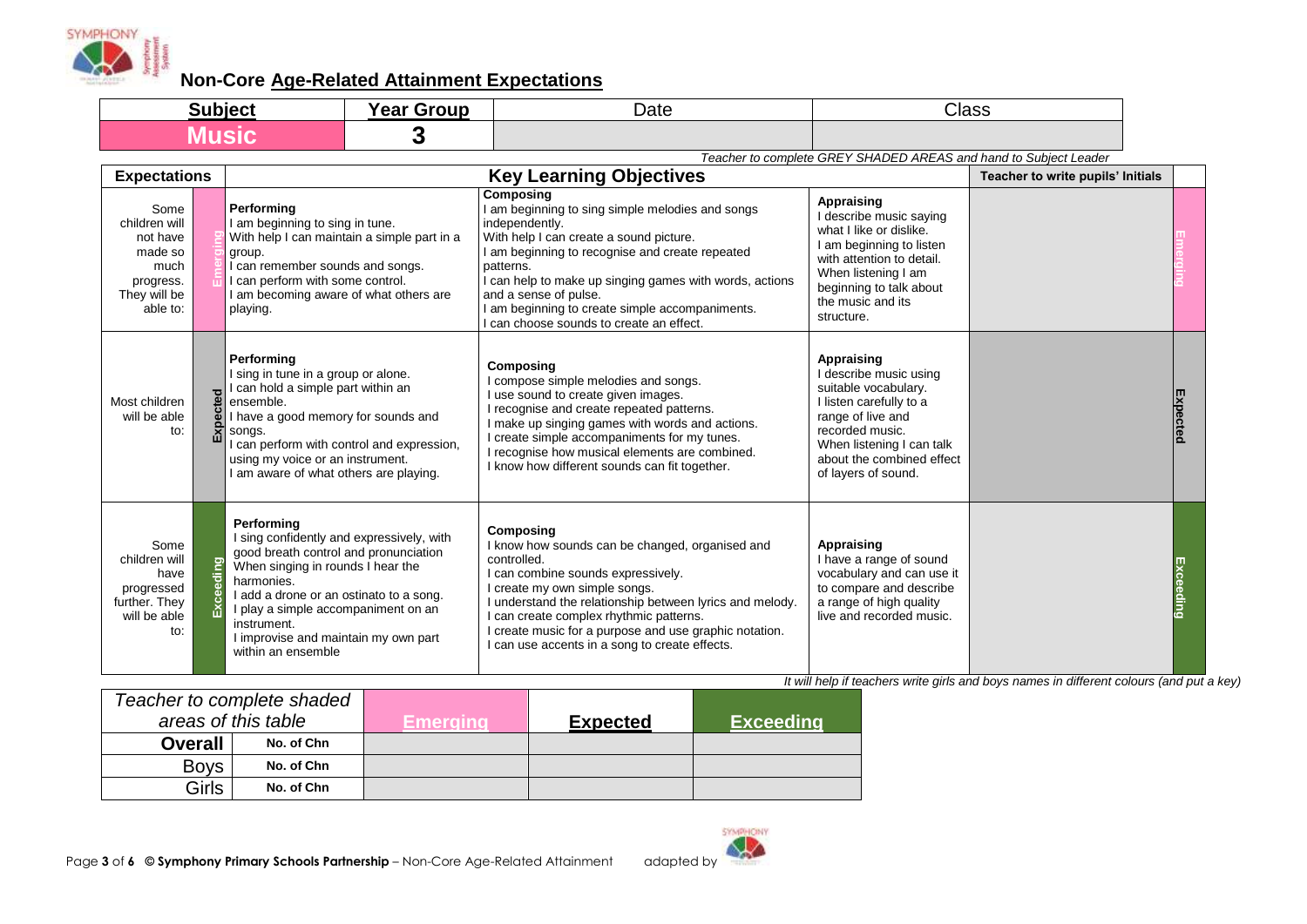

| Subject | <b>Voor</b><br>Groun<br>' ca. | Date | Class |
|---------|-------------------------------|------|-------|
|         |                               |      |       |

*Teacher to complete GREY SHADED AREAS and hand to Subject Leader*

| <b>Expectations</b>                                                                  |           | <b>Key Learning Objectives</b>                                                                                                                                                                                                                                                                                     |                                                                                                                                                                                                                                                                                                                                                                          |                                                                                                                                                                                                                                         | Teacher to write pupils' Initials |           |
|--------------------------------------------------------------------------------------|-----------|--------------------------------------------------------------------------------------------------------------------------------------------------------------------------------------------------------------------------------------------------------------------------------------------------------------------|--------------------------------------------------------------------------------------------------------------------------------------------------------------------------------------------------------------------------------------------------------------------------------------------------------------------------------------------------------------------------|-----------------------------------------------------------------------------------------------------------------------------------------------------------------------------------------------------------------------------------------|-----------------------------------|-----------|
| Some children<br>will not have<br>made so much<br>progress. They<br>will be able to: |           | Performing<br>I sing in tune in a group or alone.<br>I hold a simple part within an ensemble.<br>I have a good memory for sounds and<br>songs.<br>I perform with control and expression, using<br>my voice or an instrument.<br>I am aware of what others are playing.                                             | Composing<br>I compose simple melodies and songs.<br>I use sound to create given images.<br>I recognise and create repeated patterns.<br>I make up singing games with words and actions.<br>I create simple accompaniments for my tunes.<br>I know how musical elements are combined.<br>I know how different sounds can fit together.                                   | Appraising<br>l describe music using<br>suitable vocabulary.<br>I listen carefully to a range of<br>live and recorded music.<br>When listening I can talk<br>about the combined effect of<br>layers of sound.                           |                                   |           |
| Most children<br>will be able to:                                                    | Expected  | Performina<br>I sing confidently and expressively, with<br>good breath control and pronunciation<br>When singing in rounds I hear the<br>harmonies.<br>I add a drone or an ostinato to a song.<br>I play a simple accompaniment on an<br>instrument.<br>I improvise and maintain my own part<br>within an ensemble | Composing<br>I know how sounds can be changed, organised<br>and controlled.<br>I can combine sounds expressively.<br>I create my own simple songs.<br>I understand the relationship between lyrics and<br>melody.<br>I create complex rhythmic patterns.<br>I create music for a purpose and use graphic<br>notation.<br>I can use accents in a song to create effects.  | Appraising<br>I have a range of sound<br>vocabulary and can use it to<br>compare and describe a<br>range of high quality live and<br>recorded music.                                                                                    |                                   | Expected  |
| Some children<br>will have<br>progressed<br>further. They<br>will be able to:        | Exceeding | Performing<br>I sing confidently, in solo and ensemble<br>contexts, displaying a variety of vocal<br>techniques.<br>I sing a harmony part confidently and<br>accurately.<br>I play more complex instrumental parts<br>with rhythmic and dynamic control.                                                           | Composing<br>I am imaginative and confident using sound and<br>use ICT where available.<br>I select sounds and structures carefully to express<br>an idea.<br>I create complex patterns.<br>I use different musical devices including melody,<br>rhythms, chords and structures.<br>I can take the lead in creating and performing and<br>provide suggestions to others. | Appraising<br>I understand how lyrics may<br>have cultural and social<br>meaning.<br>I can hear how harmonies,<br>drones and melodic ostinati<br>are used to accompany<br>singing.<br>I improve my work.<br>I identify cyclic patterns. |                                   | Exceeding |

|                | Teacher to complete shaded |          |                 |                  |
|----------------|----------------------------|----------|-----------------|------------------|
|                | areas of this table        | Emeraina | <b>Expected</b> | <b>Exceeding</b> |
| <b>Overall</b> | No. of Chn                 |          |                 |                  |
| <b>Boys</b>    | No. of Chn                 |          |                 |                  |
| Girls          | No. of Chn                 |          |                 |                  |

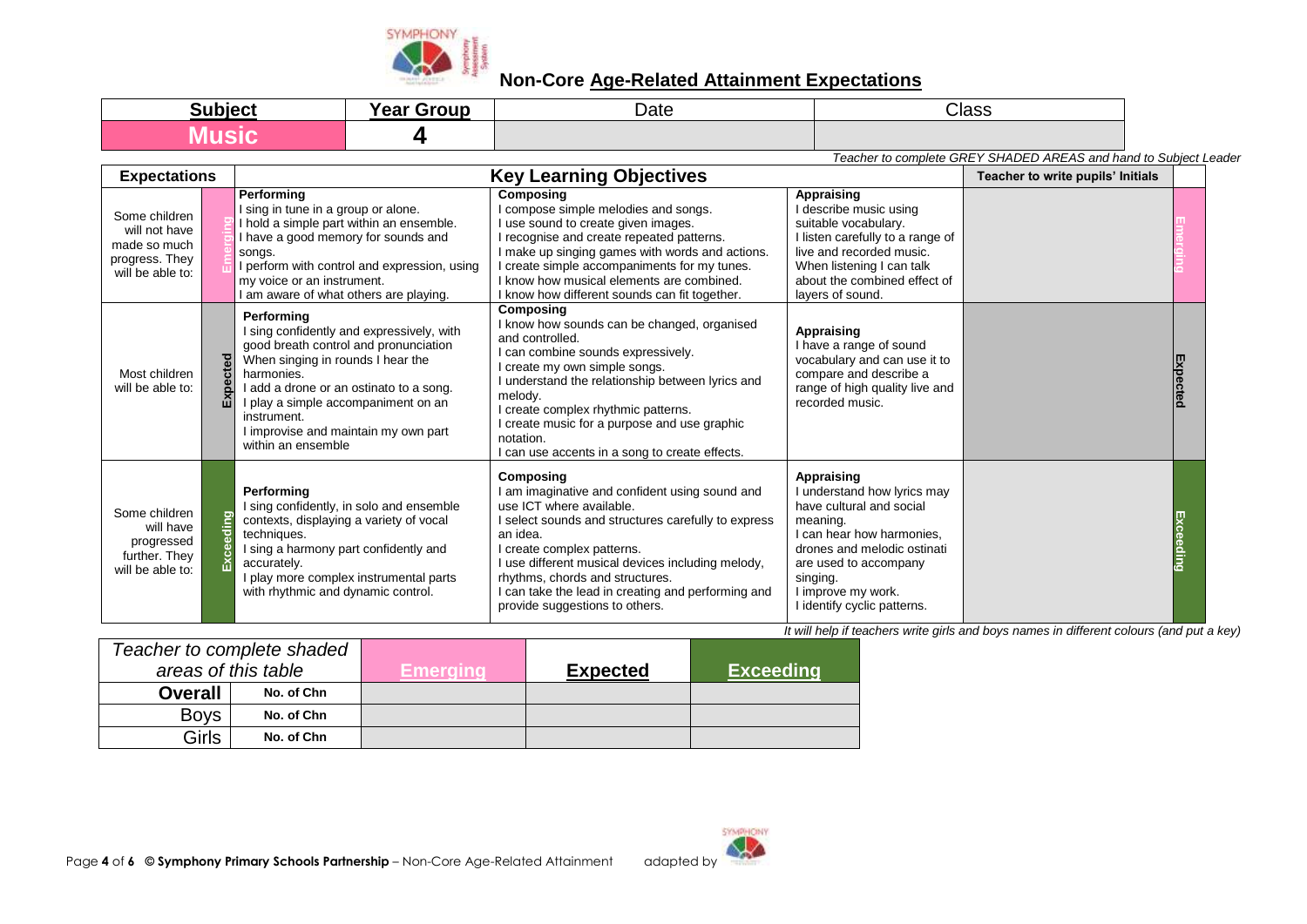

| <b>Subject</b><br>Jun | <b>Year Group</b> | Date | Class |
|-----------------------|-------------------|------|-------|
|                       |                   |      |       |

*Teacher to complete GREY SHADED AREAS and hand to Subject Leader*

| <b>Expectations</b>                                                                        |       |                                                                                                                                                                                                                                                                                                               | Teacher to write pupils'<br><b>Initials</b>                                                                                                                                                                                                                                                                                                                                                                              |                                                                                                                                                                                                                                                                                 |  |  |
|--------------------------------------------------------------------------------------------|-------|---------------------------------------------------------------------------------------------------------------------------------------------------------------------------------------------------------------------------------------------------------------------------------------------------------------|--------------------------------------------------------------------------------------------------------------------------------------------------------------------------------------------------------------------------------------------------------------------------------------------------------------------------------------------------------------------------------------------------------------------------|---------------------------------------------------------------------------------------------------------------------------------------------------------------------------------------------------------------------------------------------------------------------------------|--|--|
| Some children<br>will not have<br>made so<br>much<br>progress.<br>They will be<br>able to: |       | Performing<br>I sing confidently and expressively, with good<br>breath control and pronunciation<br>When singing in rounds I hear the harmonies.<br>add a drone or an ostinato to a song.<br>I play a simple accompaniment on an<br>instrument.<br>I improvise and maintain my own part within<br>an ensemble | Composing<br>I know how sounds can be changed, organised and controlled.<br>I can combine sounds expressively.<br>I create my own simple songs.<br>understand the relationship between lyrics and melody.<br>I create complex rhythmic patterns.<br>I create music for a purpose and use graphic notation.<br>I can use accents in a song to create effects.                                                             | Appraising<br>I have a range of sound vocabulary<br>and can use it to compare and<br>describe a range of high quality live<br>and recorded music.                                                                                                                               |  |  |
| Most children<br>will be able to:                                                          | ă     | Performing<br>I sing confidently, in solo and ensemble<br>contexts, displaying a variety of vocal<br>techniques.<br>I sing a harmony part confidently and<br>accurately.<br>I play more complex instrumental parts with<br>rhythmic and dynamic control.                                                      | Composing<br>I am imaginative and confident using sound and use ICT where<br>available.<br>I select sounds and structures carefully to express an idea.<br>I create complex patterns.<br>use different musical devices including melody, rhythms, chords<br>and structures.<br>I can take the lead in creating and performing and provide<br>suggestions to others.                                                      | Appraising<br>understand how lyrics may have<br>cultural and social meaning.<br>can hear how harmonies, drones<br>and melodic ostinati are used to<br>accompany singing.<br>I improve my work.<br>identify cyclic patterns.                                                     |  |  |
| Some children<br>will have<br>progressed<br>further. They<br>will be able to:              | leqib | Performina<br>I sing and/or play confidently on my own or in<br>a group.<br>I sing or play a harmony part confidently and<br>accurately.<br>I play more complex instrumental parts with<br>rhythmic accuracy and good dynamic control.                                                                        | Composing<br>I compose imaginatively using voices or instruments.<br>I use ICT to compose melody and accompaniment.<br>I select sounds and structures maturely to express ideas.<br>I create complex patterns that fit the chosen structure.<br>I confidently use musical devices including melody, rhythms,<br>chords and structures.<br>I take a lead in composition and I know how to provide guidance<br>for others. | Appraising<br>know how lyrics relate to the music<br>and have cultural and social<br>meaning.<br>I hear how harmonies, drones and<br>melodic ostinati are used to<br>accompany all types of music.<br>persevere to improve my work.<br>can identify complex cyclic<br>patterns. |  |  |

*It will help if teachers write girls and boys names in different colours (and put a key)*

| Teacher to complete shaded |            |          |                 |                  |
|----------------------------|------------|----------|-----------------|------------------|
| areas of this table        |            | /Emerama | <b>Expected</b> | <b>Exceeding</b> |
| <b>Overall</b>             | No. of Chn |          |                 |                  |
| <b>Boys</b>                | No. of Chn |          |                 |                  |
| Girls                      | No. of Chn |          |                 |                  |



**Non-Core Age-Related Attainment Expectations**